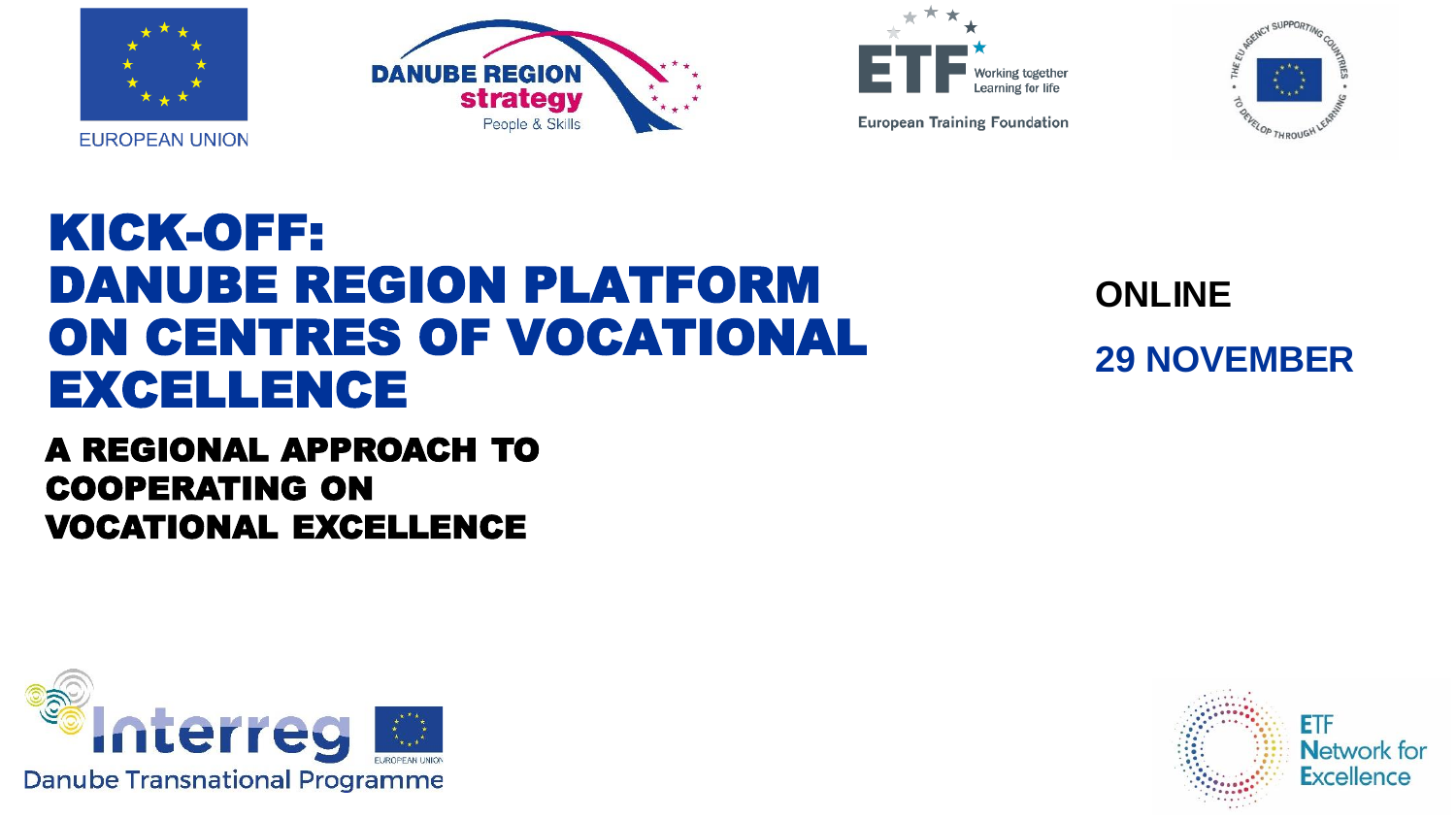







# **Cooperation on Vocational Education and Training Policies in the Danube Region**

Jürgen Schick, Coordinator of EUSDR Priority Area 9, Federal Ministry of Education, Science and Research of Austria

Roland Hanak, Coordinator of EUSDR Priority Area 9, Federal Ministry of Labour of Austria



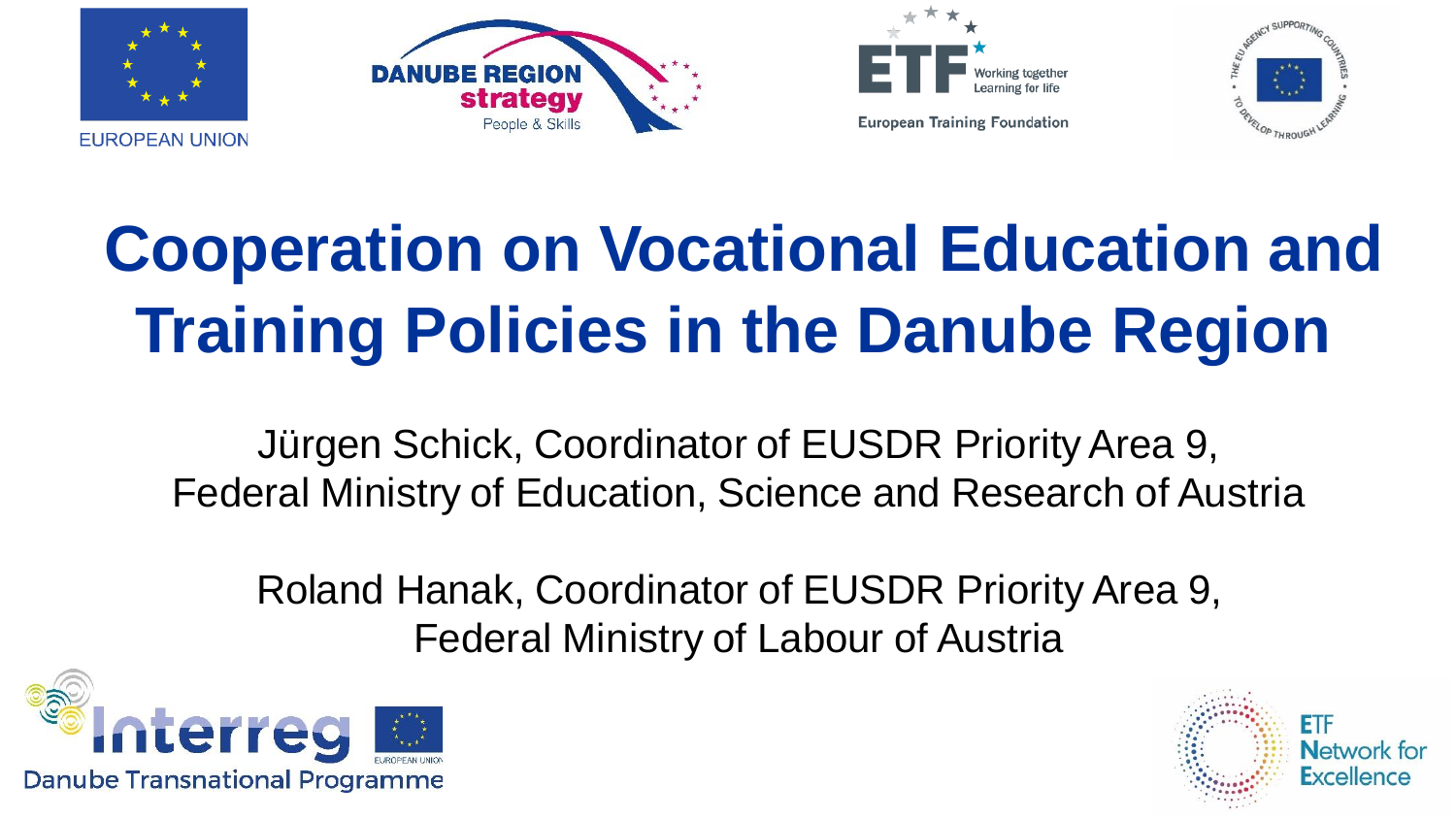



**EUROPEAN UNION** 



## **EU STRATEGY FOR THE DANUBE REGION (EUSDR) Priority Area 9 "People and Skills"**

#### ➢ **14 countries**



#### **Coordination of PA9:**

#### **Austria**

- $\triangleright$  Federal Ministry of Labour
- ➢ Federal Ministry of Education, Science and Research

#### **Republic of Moldova**

- **Ministry of Labour and Social Protection**
- **Ministry of Education and Research**

#### **Ukraine**

➢ Ministry of Education and Science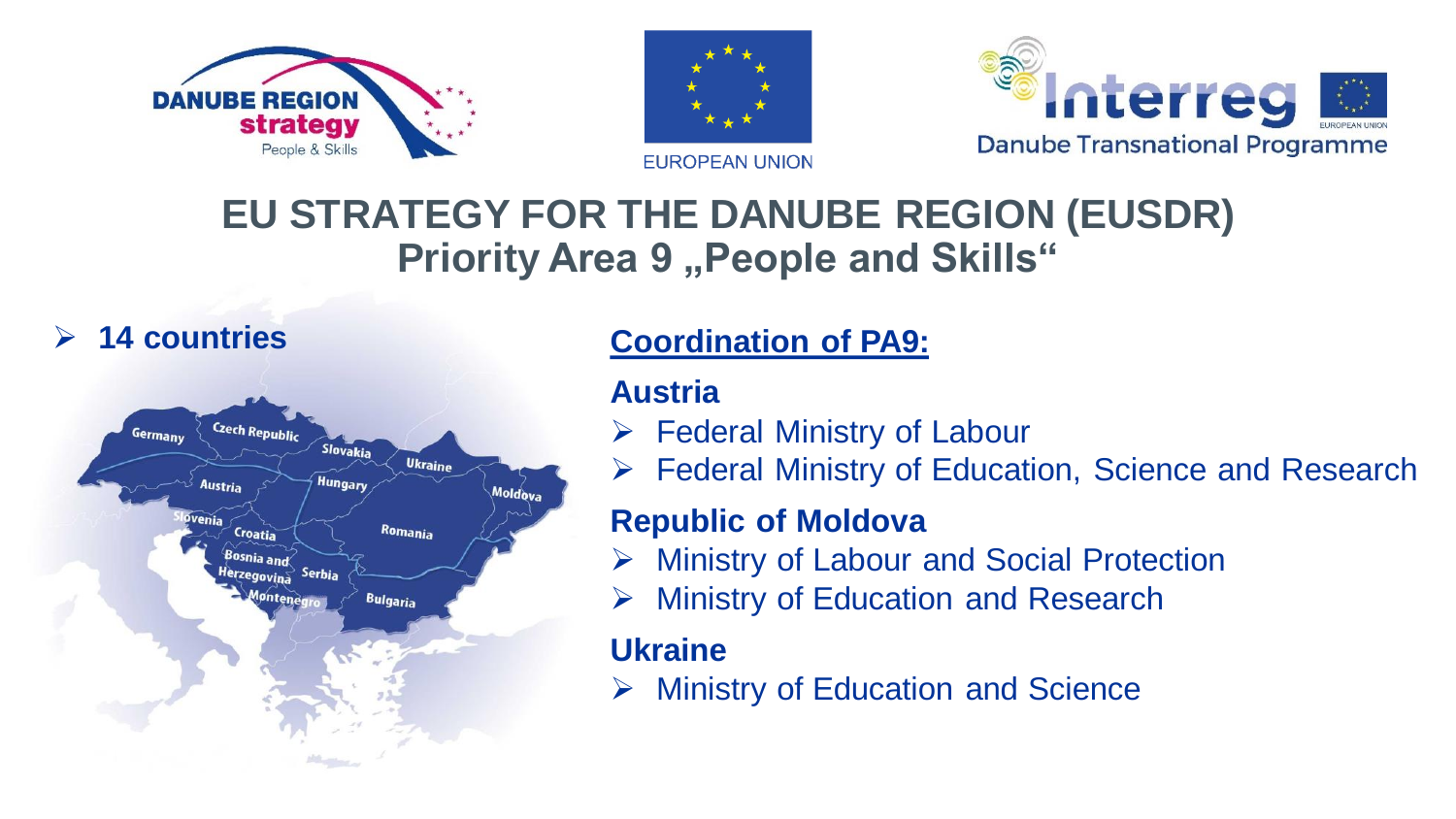





## **Work within PA9**



**C**oordination **C**ooperation **C**ommunication and information **C**omplementarity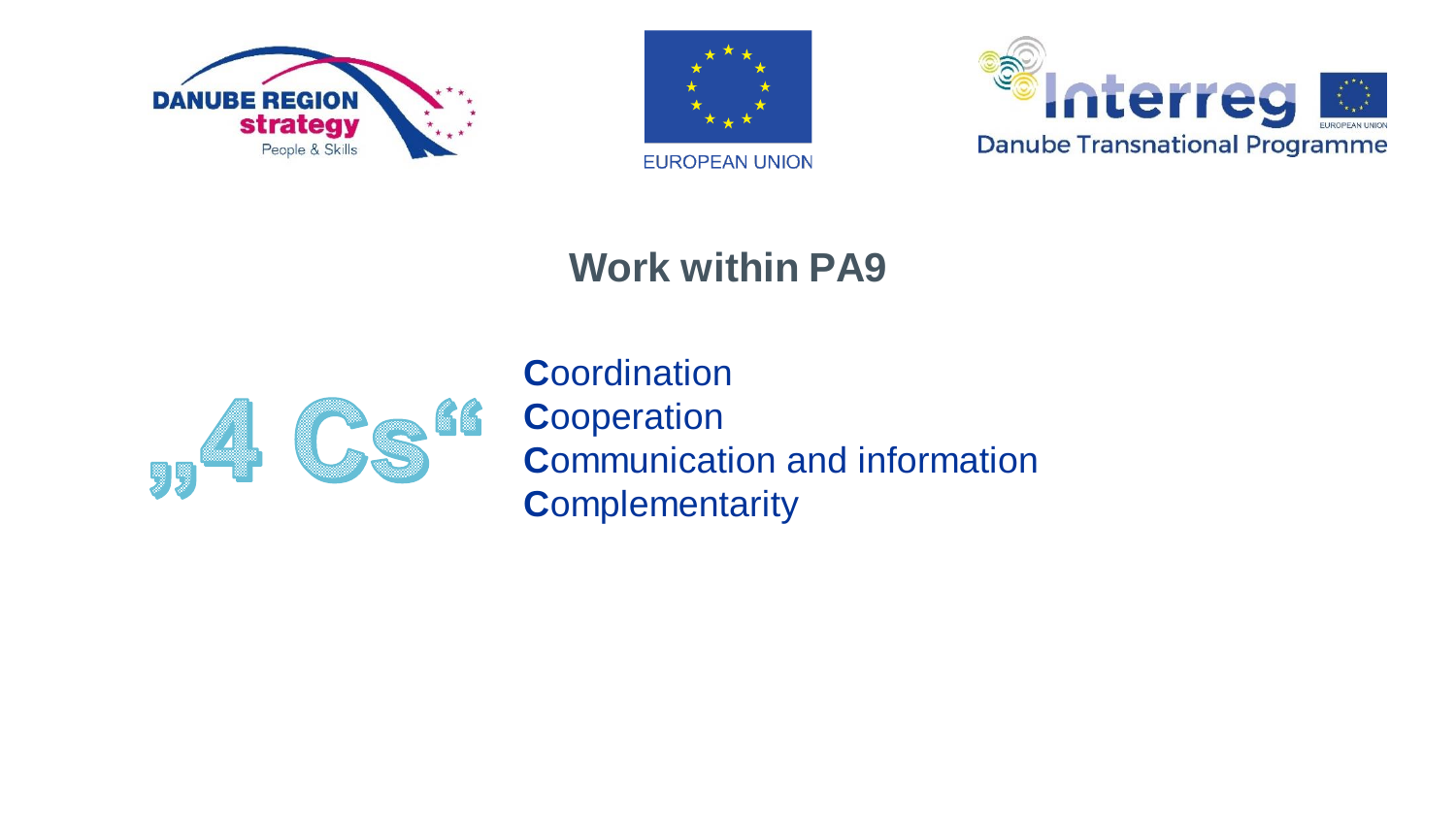





## **EUSDR Action Plan (2020): Actions for PA9**

- **Labour Market and Social Policies**
- ✓ ACTION 1: Intensify **Cooperation** in Labour Market Policies
- ✓ ACTION 2: **Digitalisation** and **Innovation** in the World of Work
- ✓ ACTION 3: **Integration** of Vulnerable Groups into the Labour Market
- ✓ ACTION 4: **Fighting Poverty** and Promoting **Social Inclusion** for All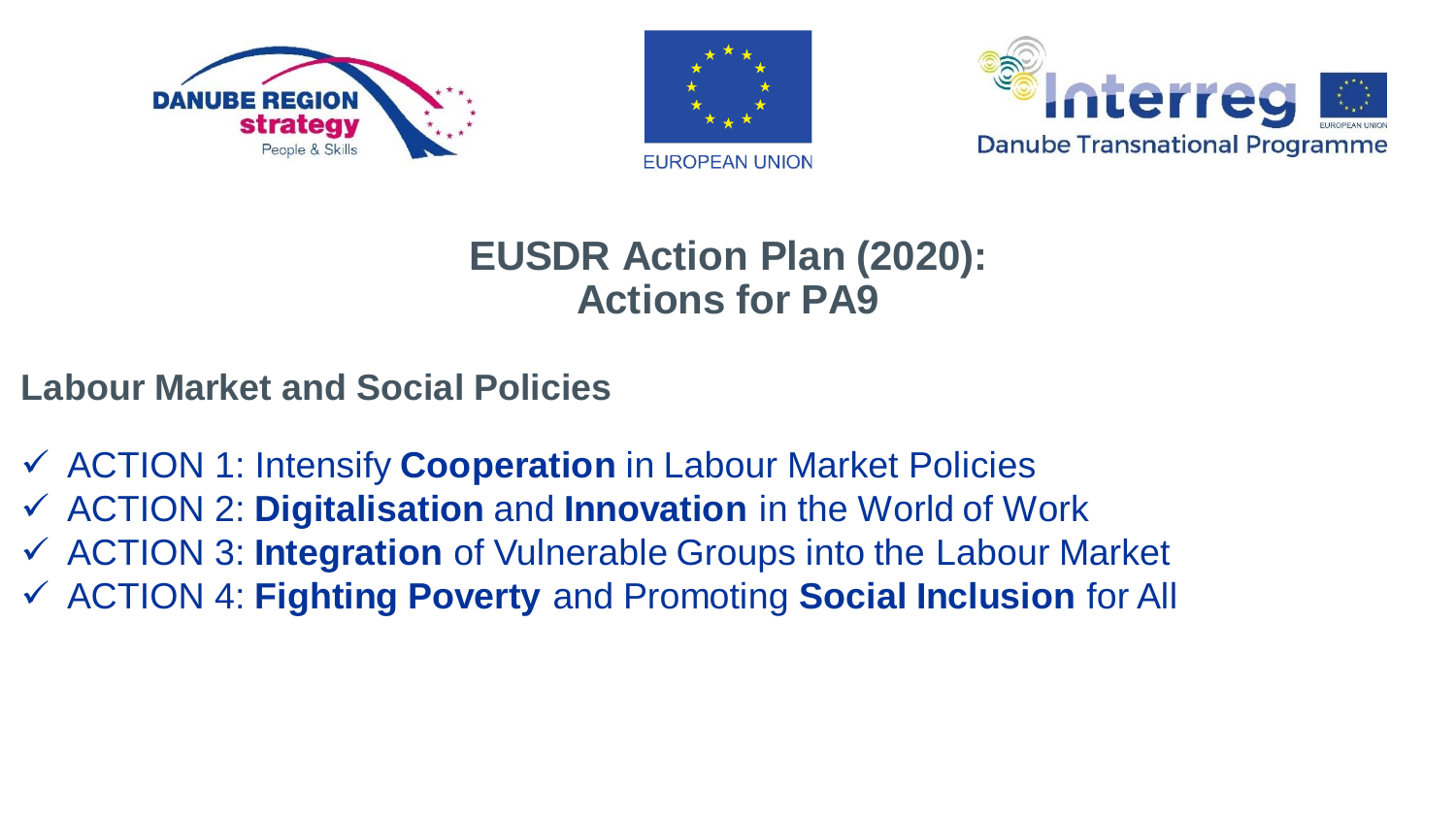





## **EUSDR Action Plan (2020): Actions for PA9**

#### **Education and Training**

- ✓ ACTION 5: Quality and Efficiency of **Education and Training Systems**
- ✓ ACTION 6: **Relevant** and **High-Quality** Knowledge, Skills and Competences
- ✓ ACTION 7: **Lifelong Learning** and **Learning Mobility**
- ✓ ACTION 8: **Inclusive Education**, Equity, Common Values, Sustainable Development